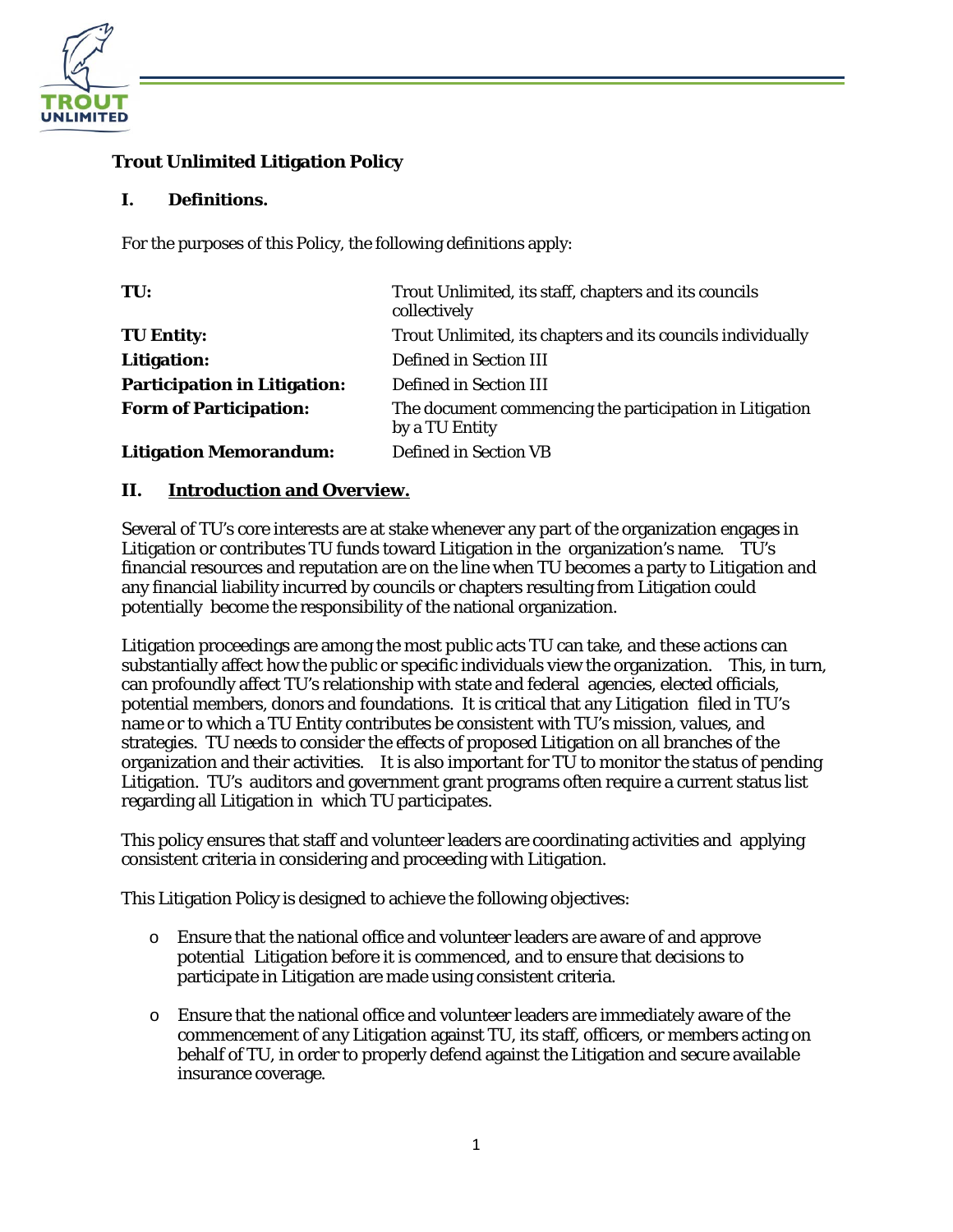- o Allow senior management and volunteer leaders to evaluate both individual cases and TU's complete universe of Litigation to ensure consistency with TU's overall programs and available resources.
- $\circ$  Ensure that the TU Entity proposing to be involved in the Litigation is able to handle the financial obligations of the Litigation.
- o Keep the national organization and volunteer leaders aware of the status of Litigation as it progresses.
- o Maximize the opportunity to protect communications relating to the potential Litigation under the attorney-client privilege
- o Allow the Legal Advisor to the Board to report to the Board and TU's auditors as to the status and likely consequences of Litigation against TU or a TU Entity.
- o Maintain information about all of TU's Litigation in a central location so that it is easily accessible to TU's senior management, auditors, General Counsel, Legal Advisor to the Board and the Board of Trustees.

### **III. Definition of "Participating in Litigation."**

For the purposes of this Policy, the term "Litigation" is defined as involving any of the proceedings described below. The term "Participating in Litigation" is defined as: Any time a chapter, council or TU national staff and/or program, (A) causes TU or a TU Entity to appear in any of the following legal proceedings using the TU name in any form; or (B) contributes funds of a chapter, council or TU in support of any Litigation.

- o Lawsuits filed directly in court;
- o Lawsuits served on a party prior to a court filing;
- o Appeals of actions of state or federal administrative agencies to either state or federal court;
- o Intervention in Litigation filed by others;
- o An amicus brief filed in Litigation involving other parties;
- o A notice of intent to sue (see below);
- o Commencement of or intervention in certain administrative proceedings (see below).

Sometimes, TU volunteers and staff participate in a variety of activities involving state and federal agencies, such as commenting on rules or permits, or filing applications for permits. These situations do not qualify as Litigation and will not require approval of the national office.

In some proceedings, however, administrative agencies can have the same powers as courts, holding evidentiary hearings, issuing subpoenas, and levying fines.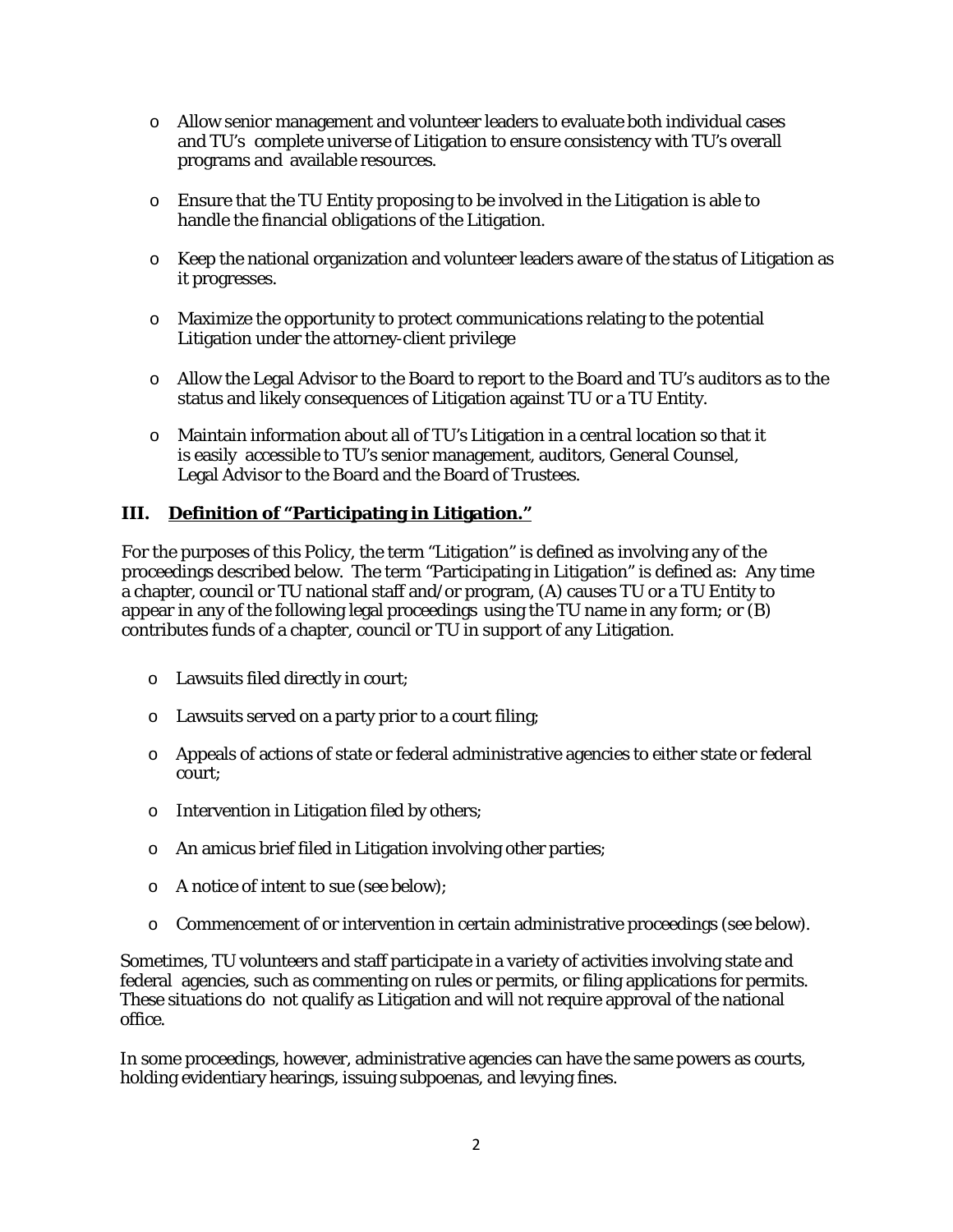If an administrative proceeding includes one or more of the following attributes, it should be reported as Litigation:

- o a trial-type evidentiary hearing;
- o written discovery or depositions;
- o the issuance of subpoenas or the assessment of fines; or
- o jurisdiction of the administrative agency to order parties to perform specific acts.

Notices of intent to sue (NOI) qualify as "Litigation" for purposes of this Policy and must be cleared under this Policy prior to being issued. Such notices lay the immediate groundwork for Litigation and reporting them will allow us to be prepared for future Litigation and will also help with approving the specific lawsuit should it become necessary to file.

Whether this Policy applies to any particular legal proceeding will sometimes involve a judgment call, but if there are any doubts about whether the contemplated legal proceedings require compliance with this Policy, TU volunteer leaders should contact the VP for Volunteer Operations and TU employees should contactr the VP to whom the employee ultimately reports.

# **IV. Individual Financial Contributions Toward Legal Proceedings.**

It should be noted that the contribution of personal funds made by an individual TU member or TU employee, not in the name of a TU Entity, in support of or in opposition to any type of legal proceeding, is not covered by this policy. Nevertheless, TU staff and volunteer leaders are urged to consider, before making such a contribution, whether the contribution has the potential to do harm to TU's reputation.

# **V. Procedures for Approval of Participation in Litigation.**

# **A.Timing and Pre-Approval**

Participation in Litigation by TU or a TU Entity must be approved by TU's national office, in consultation with relevant program staff and volunteer leaders. Before proceeding with Litigation, TU staff must send the memorandum described below ("Litigation Memorandum") to the VP responsible for their program. TU chapters or councils must send the Litigation Memorandum to the VP for Volunteer Operations. Prior to the submission of a Litigation Memorandum by TU staff to the appropriate VP, the staff member must inform the affected council and chapter volunteer leaders, if any, of the proposed action and discuss the potential Litigation. A copy of the Litigation Memorandum must also be sent to TU's General Counsel, who will provide legal advice concerning the request to the submitting party, the reviewing VP and to the CEO. The responsible VP will review the Litigation Memorandum with the General Counsel and make a recommendation to the CEO.

Unless exigent circumstances arise that require otherwise, the Litigation Memorandum must be submitted at least three weeks prior to the date required for the submission of the Form of Participation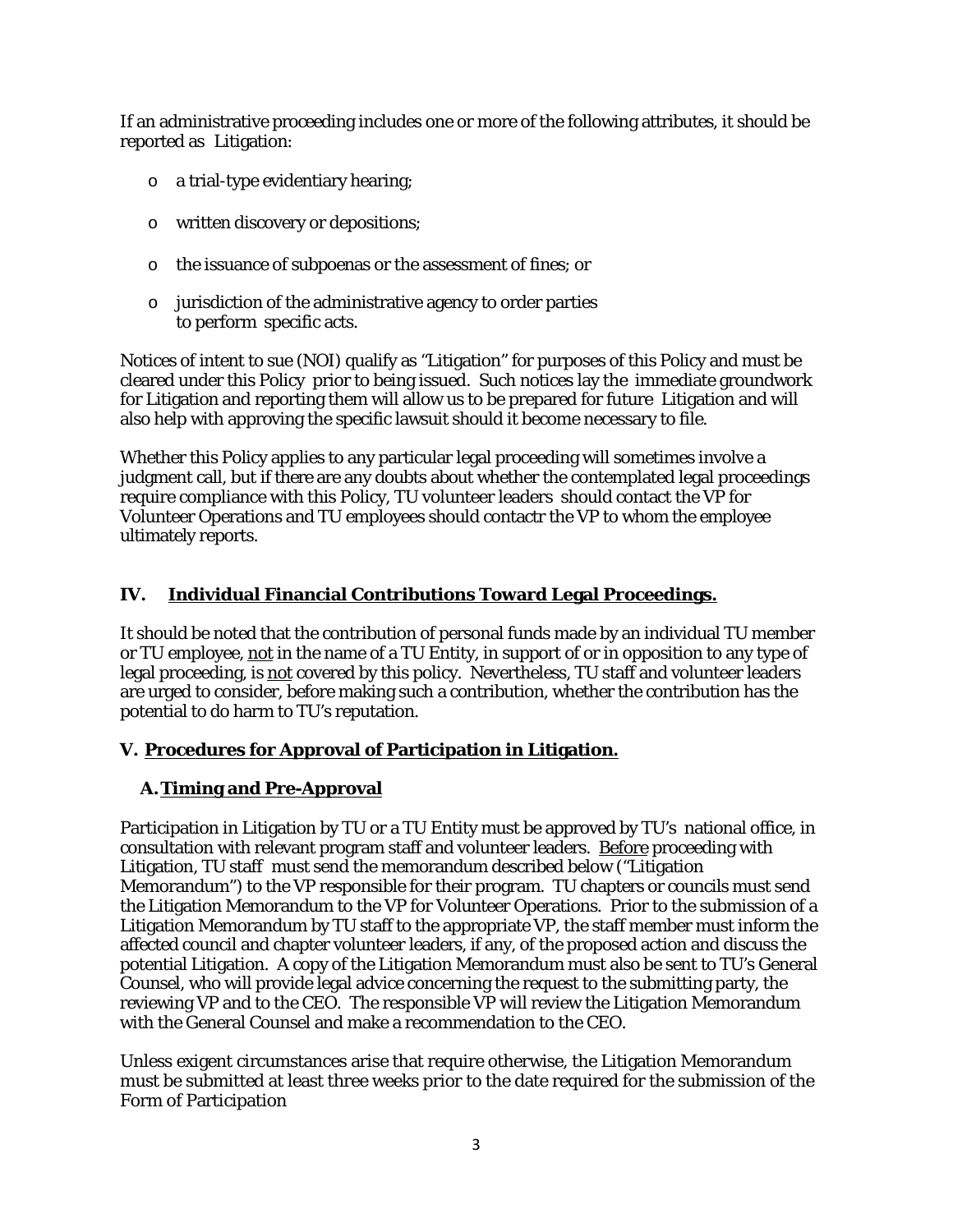### **B.Content of the Litigation Memorandum**

The Litigation Memorandum must describe the Litigation and address at least the following issues:

- o The legal claims, defenses or other legal principles asserted (described briefly);
- o The goal of the Litigation, described within the broader background of the conservation issues that gave rise to the Litigation (describe what will flow immediately from winning, and also, what the case will achieve in the long run, whether it be for a particular legal issue, a particular species, or a broader landscape);
- $\circ$  The potential downside of Litigation, including a loss in the Litigation;
- $\circ$  TU's role in the Litigation (for example, is TU leading or actively engaged in formulating and executing legal strategy or merely signing on);
- o If the Litigation involves a coalition or multiple aligned parties, information must be provided about how decisions concerning the direction and management of the Litigation will be made;
- o Alternatives to Litigation, and the extent to which those alternatives have been explored or attempted;
- o A realistic assessment of the chances of succeeding in the Litigation;
- o The TU financial, personnel, and other resources the case will require;
- $\circ$  In the case of notices of intent to sue, an exit strategy, in the event Litigation is not filed;
- $\circ$  The attorneys who will represent TU or a group of parties including TU. This must include a copy of a written fee agreement;
- $\circ$  An anticipated timeline for the Litigation and how the Litigation is likely to unfold procedurally (e.g., will it likely be a record review case, require discovery and the presentation of evidence or a trial);
- o A brief summary of communications with TU staff and the affected state council(s) and chapter(s) about the potential Litigation and whether any concerns have been raised; and
- o A copy of the proposed Form of Participation.

A proposed format for the Litigation Memorandum is attached to this Policy as Exhibit B. All of the issues above should be addressed succinctly to provide a clear idea of the rationale for the Litigation and how it might likely unfold. Many cases require extensive consultation with TU staff and volunteer leaders, and it should be recognized that if inadequate communication occurs, it may make approval of the participation in the Litigation more difficult or impossible.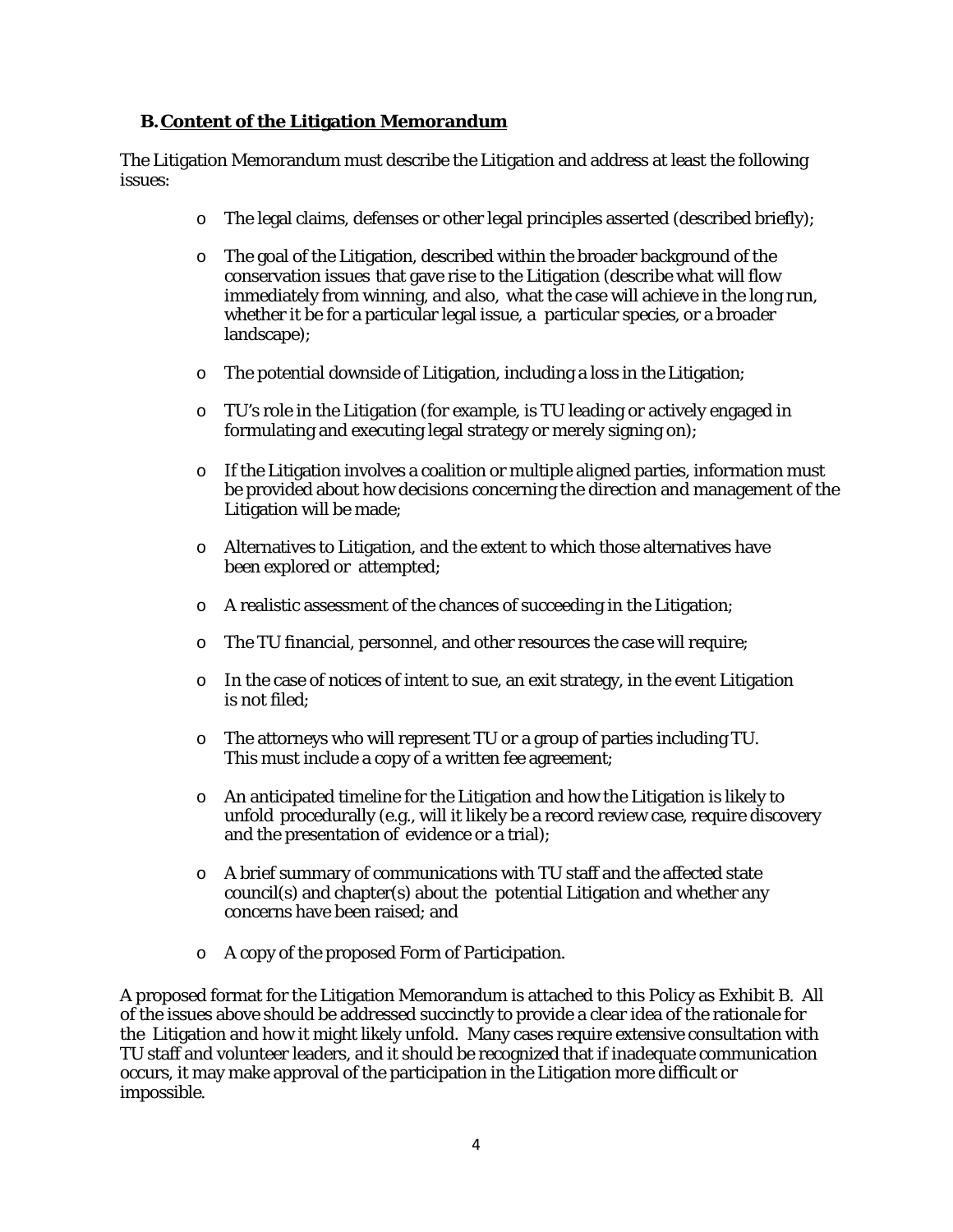Where the request for Participation in Litigation involves only the contribution of funds in the name of a TU Entity and no TU Entity will be a party to the Litigation or part of a coalition that is a party to the Litigation, then a streamlined format for the Litigation Memorandum may be submitted, following the form attached to this Policy as Exhibit C. The completed Exhibit C must be submitted to the TU officials as set out above in Section V (A). The appropriate TU Vice President and the CEO will endeavor to give the request expedited review.

# **C.Authority for Approval of Participation in Litigation.**

The decision whether to approve participation in Litigation will be made by the CEO, with input from the appropriate TU Vice President, the General Counsel and other stakeholders, as appropriate. When the Litigation, (1) may involve TU in substantial controversy, with the potential for adverse publicity or the potential for significant adverse member or donor reaction, or (2) may involve significant risk of financial liability for TU, the CEO should discuss the matter with the TU Board of Trustees Executive Committee and the Legal Advisor to the Board before granting or denying consent to participate in the Litigation. In all events, the CEO, the General Counsel and the Legal Advisor to the Board should keep the Board informed periodically about the status of all Litigation.

# **D.Criteria for Approval of Participation in Litigation.**

The primary criteria for approving Litigation will be whether the case is well thought out and is consistent with TU's mission, values, and strategies. In addition, the grant of approval may involve the assessment of whether the Litigation is the most appropriate method of securing a result benefitting TU's mission. TU will not shrink from Litigation when the organization's interests and mission are at stake and will not shrink from notoriety that Litigation may bring. That said, there are often multiple paths to achieve TU's conservation mission, and all of those should be explored prior to engaging in Litigation. The grant of approval may also involve an assessment of the balance between the goal of the Litigation and the extent to which TU's participation in Litigation may cause undue or unnecessary controversy for the organization.

Once a decision to approve or decline the proposed Litigation is reached, that decision and the rationale for the decision will be communicated in writing to the volunteer representative or staff member who has proposed the Litigation and the responsible VP.

# **VI. Reporting Litigation Against TU.**

If any TU staff member or TU member/volunteer, (A) receives information concerning threatened Litigation against or involving any TU Entity, TU employee or TU member for TU related activities; or (B) if the person is served with legal "papers" in any form relating to Litigation against a TU Entity, TU employee or TU member for TU related activities, the matter should be immediately reported to the VP to whom the staff member ultimately reports or, for TU members/volunteers, to the VP for Volunteer Operations. The applicable VP will report the Litigation to the CEO, General Counsel and Legal Advisor to the Board of Trustees.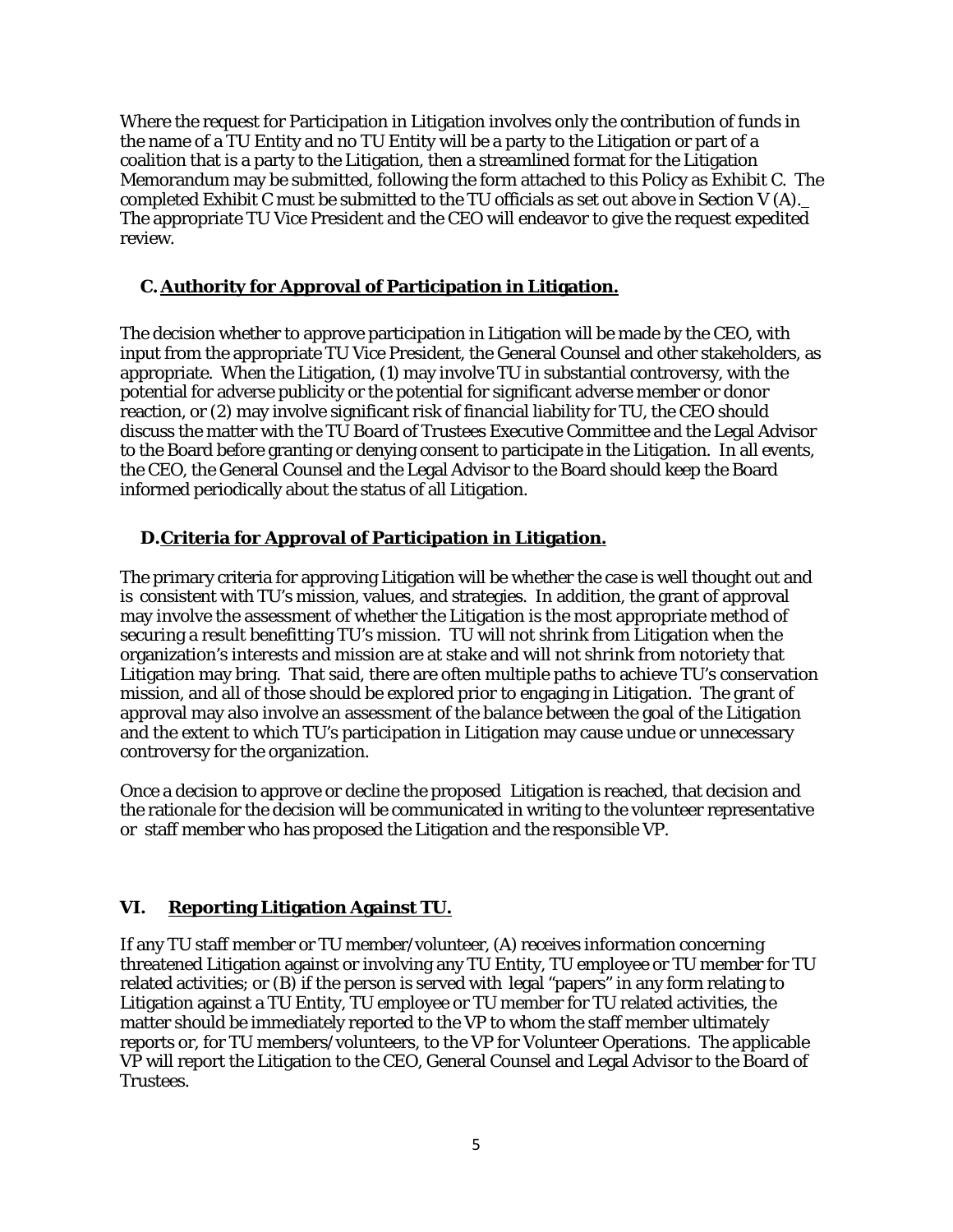### **VII. Notice to TU Insurers.**

Many times, Litigation against or involving a TU Entity or a TU member for TU related activities will be covered by an insurance policy maintained by TU. These policies require that prompt notice of the claim be given to the insurer. Therefore, it is critically important that information concerning a new claim against a TU Entity, a TU member or a TU employee, be promptly reported through the prescribed TU channel.

# **VIII. Monitoring Litigation**

It is important that TU monitor the status of ongoing Litigation, and consult with volunteers or field staff about the case, as appropriate. With respect to Litigation commenced by TU or a TU Entity, the chapter, council or TU staff submitting the request for Litigation approval must periodically update the national office (through the appropriate VP and the General Counsel) as to the status of the case. The frequency of updates will vary from case to case. A case that moves along quickly might require monthly or quarterly updates, while twice a year might suffice for slower-moving cases. In addition, the responsible VP and General Counsel should receive copies of all significant documents in the case (responsive pleadings, dispositive motions, and important court rulings). Not every document filed in the Litigation must be sent to the responsible VP and General Counsel. Rather, those filings or orders that substantially affect the status of the case should be passed on. The responsible VP and the General Counsel must also be notified when the case is completed and a closing report must be submitted to the responsible VP. The closing report should include a brief statement of the outcome and the likelihood of future related proceedings.

As to Litigation against TU, the relevant VP and the General Counsel will monitor all developments, together with the Council and/or Chapter, if any, involved in the Litigation.

# **IX. Interplay with the TU Stream Access Working Group**

TU has adopted a Stream Access Policy and has created a permanent Stream Access Working Group ("SAWG") to address the circumstances in which TU members, chapters, councils and TU national staff should be involved with cases involving stream access. In some cases, the desired involvement will involve Litigation, as defined in this Litigation Policy. When this happens, the Litigation Memorandum should be submitted to the Stream Access Working Group, the CEO and the General Counsel. The Stream Access Working Group will consider the request and make a recommendation whether or not to grant approval to the Executive Committee of the Board of Trustees, as provided in the Stream Access Policy.

Revised and Adopted June \_\_, 2017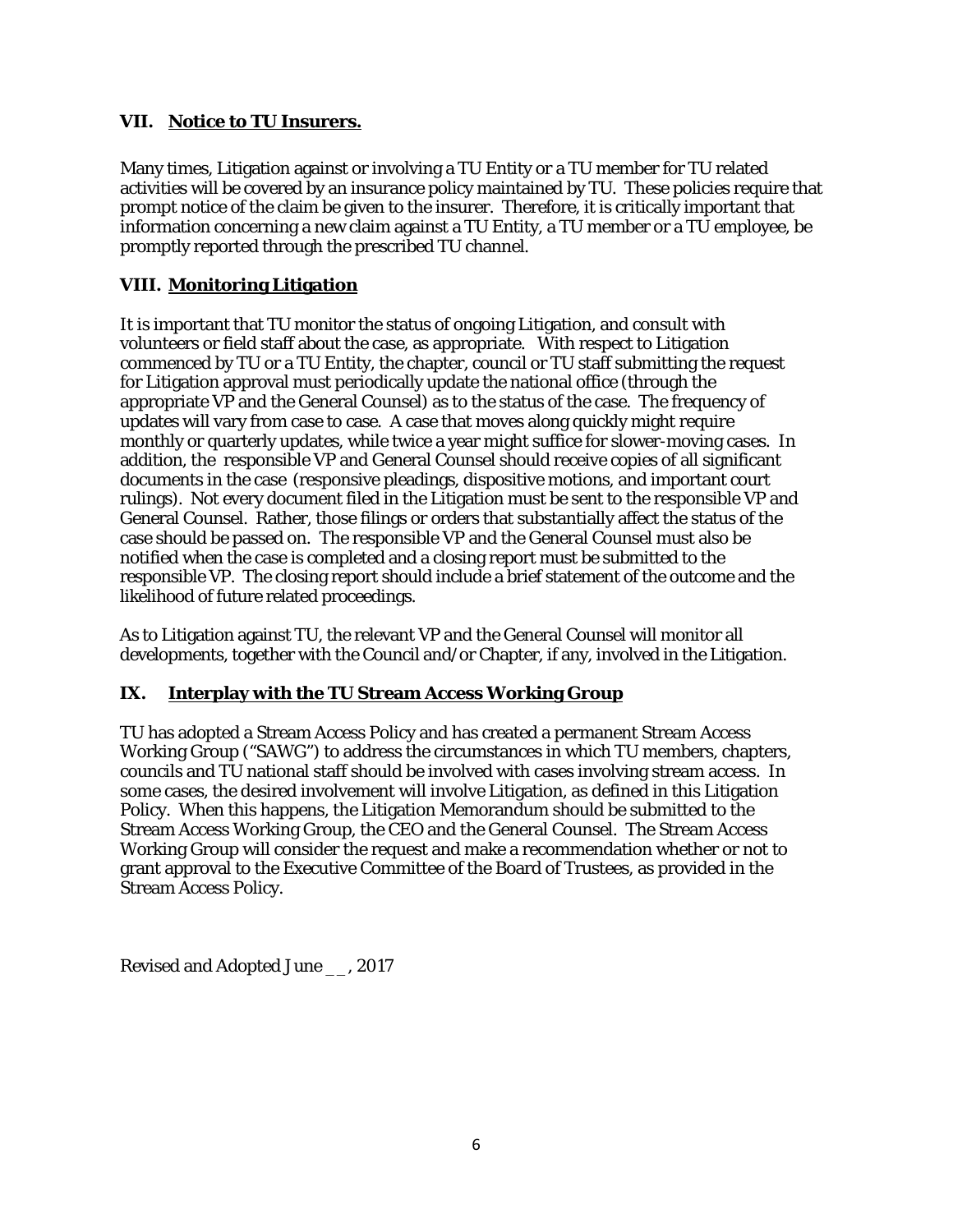# **EXHIBIT A**

# **CHECKLIST FOR PARTICIPATION IN LITGATION IN COMPLIANCE WITH TU'S LITIGATION POLICY**

The following steps must be taken by TU staff, chapters and councils before participating in Litigation:

- 1. Read the Litigation Policy in detail.
- 2. Determine whether the proposed legal proceeding is "Litigation," as defined in Section III of the Litigation Policy ("Policy").
- 3. Determine whether the proposed participation in the Litigation by TU staff, chapter or council is "Participation in Litigation," as defined in Section III of the Policy.
- 4. TU Staff should alert their Vice President and TU volunteers should alert the VP for Volunteer Operations of the potential request for Participation in Litigation.
- 5. TU Staff should discuss the potential Participation in Litigation with the affected chapter and council.
- 6. The TU entity proposing to participate in the Litigation should prepare a complete Litigation Memorandum, with all of the information set forth in Section V(B) of the Litigation Policy. The TU Entity proposing to contribute funds in the name of the TU Entity but not proposing to participate in the Litigation in any other way should prepare the more streamlined Litigation Memorandum form attached to this Policy as Exhibit C. If assistance with the Litigation Memorandum is required, TU staff should contact their Vice President and TU chapters and councils should contact the Vice President for Volunteer Operations.
- 7. The Litigation Memorandum should be submitted to the appropriate Vice President and TU's General Counsel at least three weeks before the proposed due date for the submission of the document that is the Form of Participation in Litigation.
- 8. If approval to participate in the Litigation is given by the CEO (or in the case of controversies concerning stream access, approval is given by the Executive Committee of the Board of Trustees), proceed.
- 9. Periodic updates concerning the Litigation should be made to the appropriate Vice President and the General Counsel.
- 10. Upon the conclusion of the Litigation, a closing report should be submitted to the appropriate Vice President and the General Counsel.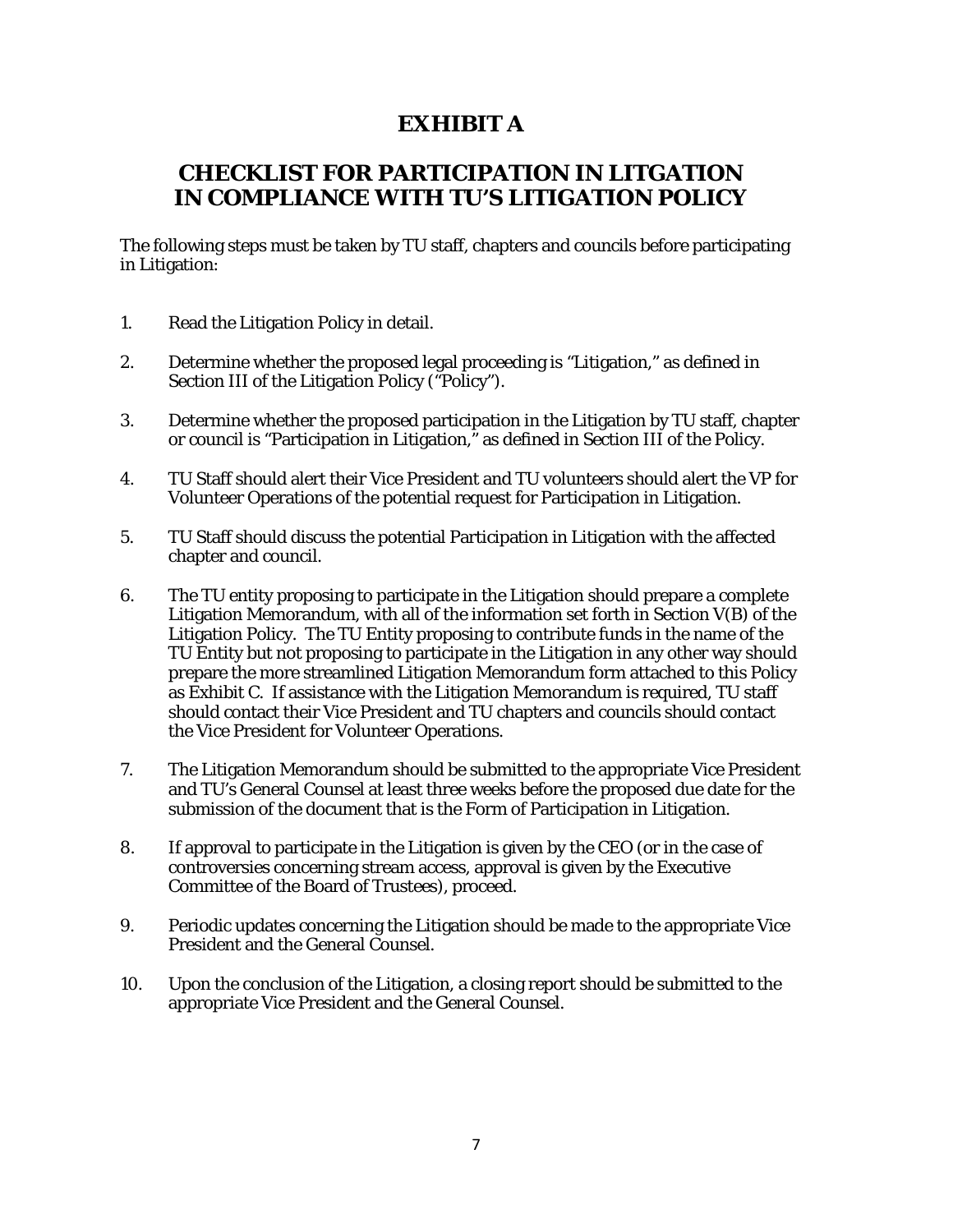#### **EXHIBIT B**

### **LITIGATION MEMORANDUM – DIRECT PARTICIPATION BY TU**

**TO:** [RECIPIENT NAME] **FROM:** [YOUR NAME] **SUBJECT:** REQUEST FOR LITIGATION APPROVAL **DATE:** [CLICK TO SELECT DATE] **CC:** [NAME]

Pursuant to the Trout Unlimited (TU) Litigation Policy, [chapter, council or employee name] requests approval to Participate in Litigation, as described more fully below.

- A. **Description of the Litigation**
	- a. **Background of the dispute**
	- b. **The legal claims, defenses or other legal principles to be asserted**
	- c. **Description of the Form of Participation and timing for commencement**
	- d. **Goal of the Litigation and how this advances TU's interests**
	- e. **Potential downsides of Litigation, including a loss**
	- f. **Alternatives to Litigation**
	- g. **Communications with affected chapters and councils**
- B. **TU's Role in the Litigation**
	- a. **Information about other parties aligned with TU**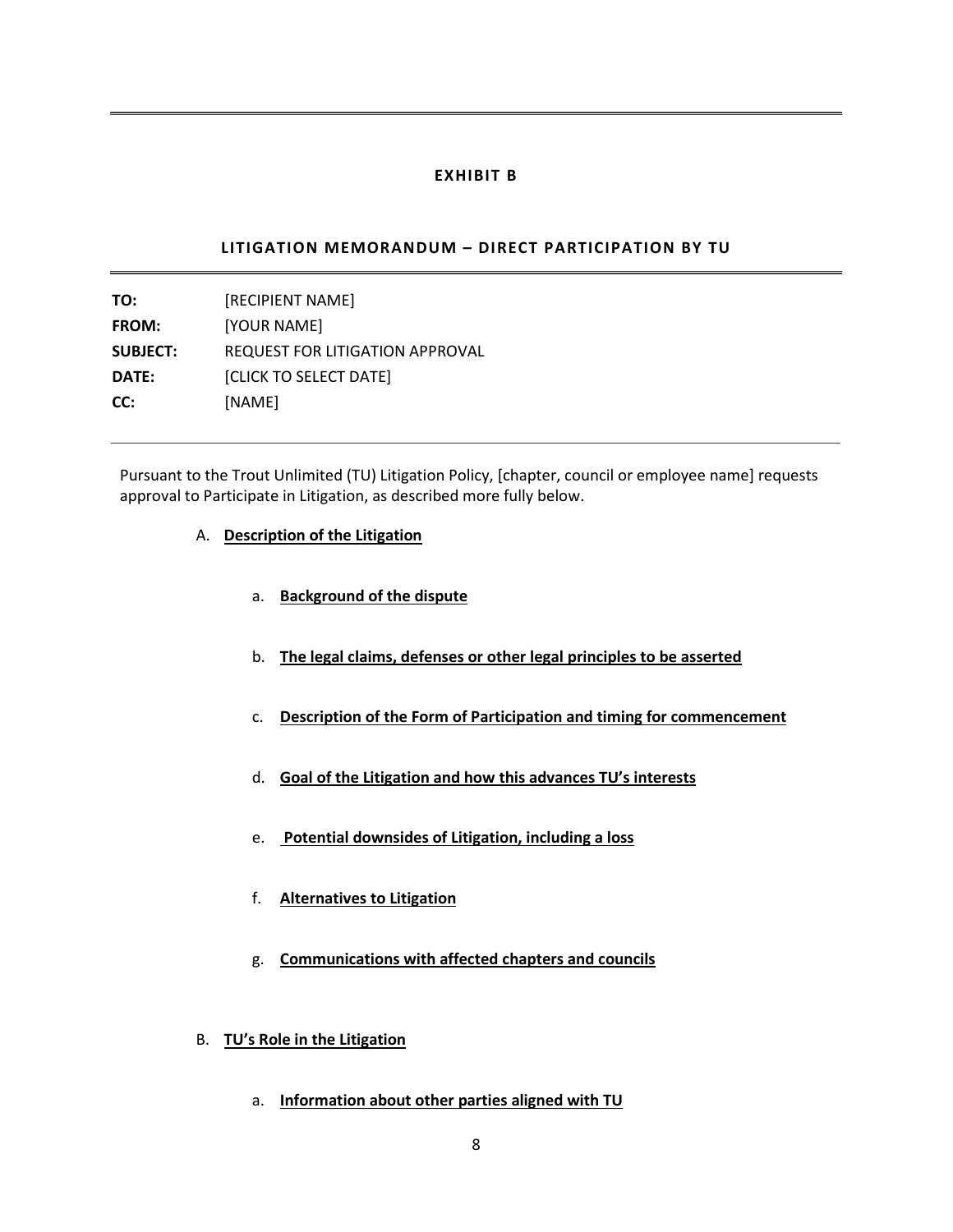- b. **The attorneys representing TU or a group of parties**
- c. **Description of the fee agreement**
- d. **The TU financial, personnel and other resources required for the Litigation**
- C. **Timeline and Description of Likely Outcome of the Litigation**
	- a. **Anticipated timeline of the Litigation and anticipated procedural steps**
	- b. **Likelihood of success on the issues involved**
	- c. **Reporting timelines and responsibility for reporting on the status of the Litigation**